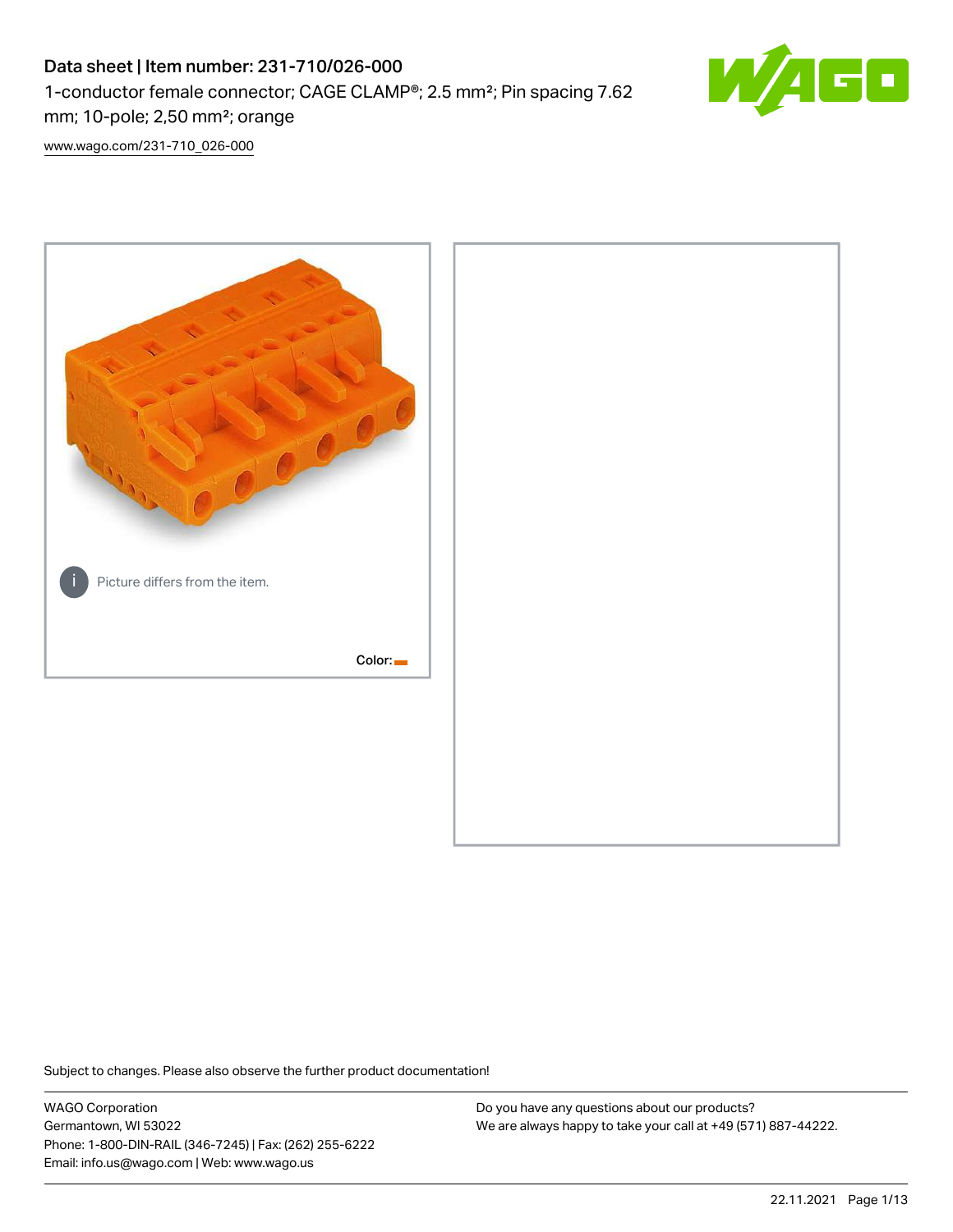

Dimensions in mm

 $L_1 =$  (pole no.  $-1$ ) x pin spacing + 5.08 mm + 1.5 mm

2- to 3-pole female connectors – one latch only

#### Item description

- Universal connection for all conductor types
- $\blacksquare$ Easy cable pre-assembly and on-unit wiring via vertical and horizontal CAGE CLAMP<sup>®</sup> actuation
- $\blacksquare$ Integrated test ports
- $\blacksquare$ With coding fingers

Subject to changes. Please also observe the further product documentation! Data

WAGO Corporation Germantown, WI 53022 Phone: 1-800-DIN-RAIL (346-7245) | Fax: (262) 255-6222 Email: info.us@wago.com | Web: www.wago.us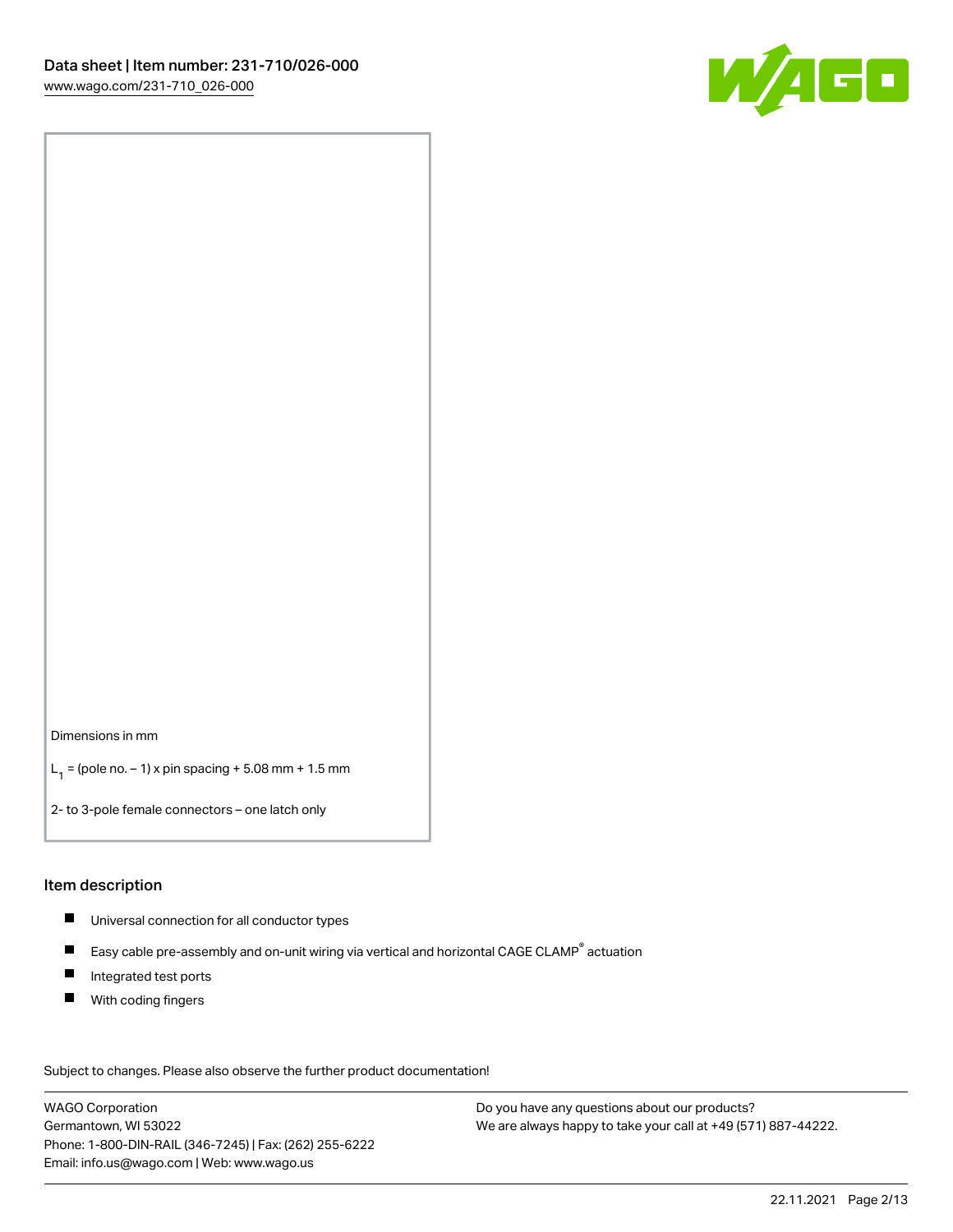

### Data Notes

| Safety information 1 | The MCS-MULTI CONNECTION SYSTEM includes connectors<br>without breaking capacity in accordance with DIN EN 61984. When<br>used as intended, these connectors must not be connected<br>/disconnected when live or under load. The circuit design should<br>ensure header pins, which can be touched, are not live when<br>unmated. |
|----------------------|-----------------------------------------------------------------------------------------------------------------------------------------------------------------------------------------------------------------------------------------------------------------------------------------------------------------------------------|
| Variants:            | Gold-plated or partially gold-plated contact surfaces<br>Other versions (or variants) can be requested from WAGO Sales or<br>configured at https://configurator.wago.com/                                                                                                                                                         |

### Electrical data

### IEC Approvals

| Ratings per                 | IEC/EN 60664-1                                                        |
|-----------------------------|-----------------------------------------------------------------------|
| Rated voltage (III / 3)     | 500 V                                                                 |
| Rated surge voltage (III/3) | 6 <sub>kV</sub>                                                       |
| Rated voltage (III/2)       | 630 V                                                                 |
| Rated surge voltage (III/2) | 6 <sub>k</sub> V                                                      |
| Nominal voltage (II/2)      | 1000V                                                                 |
| Rated surge voltage (II/2)  | 6 <sub>kV</sub>                                                       |
| Rated current               | 16A                                                                   |
| Legend (ratings)            | $(III / 2)$ $\triangle$ Overvoltage category III / Pollution degree 2 |

### UL Approvals

| Approvals per                  | UL 1059 |
|--------------------------------|---------|
| Rated voltage UL (Use Group B) | 300 V   |
| Rated current UL (Use Group B) | 15 A    |
| Rated voltage UL (Use Group D) | 300 V   |
| Rated current UL (Use Group D) | 10 A    |

# Ratings per UL

| Rated voltage UL 1977 | 300 V |
|-----------------------|-------|
| Rated current UL 1977 |       |

### CSA Approvals

Approvals per CSA

Subject to changes. Please also observe the further product documentation!

| <b>WAGO Corporation</b>                                | Do you have any questions about our products?                 |
|--------------------------------------------------------|---------------------------------------------------------------|
| Germantown, WI 53022                                   | We are always happy to take your call at +49 (571) 887-44222. |
| Phone: 1-800-DIN-RAIL (346-7245)   Fax: (262) 255-6222 |                                                               |
| Email: info.us@wago.com   Web: www.wago.us             |                                                               |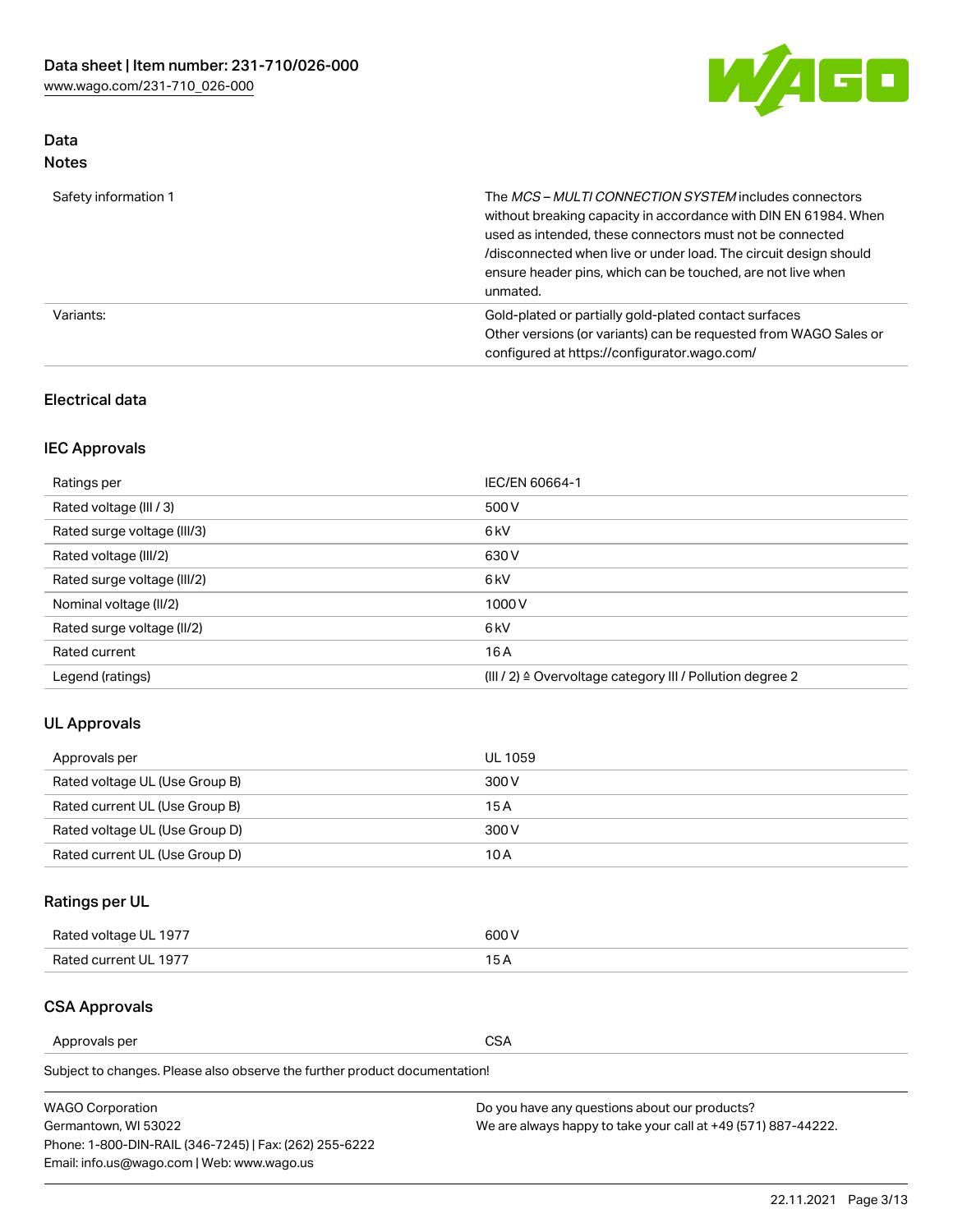[www.wago.com/231-710\\_026-000](http://www.wago.com/231-710_026-000)



| Rated voltage CSA (Use Group B) | 300 V |
|---------------------------------|-------|
| Rated current CSA (Use Group B) | 15 A  |
| Rated voltage CSA (Use Group D) | 300 V |
| Rated current CSA (Use Group D) | 10 A  |

### Connection data

| Total number of connection points | 10 |
|-----------------------------------|----|
| Total number of potentials        | 10 |
| Number of connection types        |    |
| Number of levels                  |    |

#### Connection 1

| Connection technology                             | CAGE CLAMP®                             |
|---------------------------------------------------|-----------------------------------------|
| Actuation type                                    | Operating tool                          |
| Solid conductor                                   | $0.08$ 2.5 mm <sup>2</sup> / 28  12 AWG |
| Fine-stranded conductor                           | $0.082.5$ mm <sup>2</sup> / 28  12 AWG  |
| Fine-stranded conductor; with insulated ferrule   | $0.251.5$ mm <sup>2</sup>               |
| Fine-stranded conductor; with uninsulated ferrule | $0.252.5$ mm <sup>2</sup>               |
| Strip length                                      | $89$ mm / 0.31  0.35 inch               |
| Number of poles                                   | 10                                      |
| Conductor entry direction to mating direction     | 0°                                      |
|                                                   |                                         |

### Physical data

| Pin spacing | 7.62 mm / 0.3 inch    |
|-------------|-----------------------|
| Width       | 75.16 mm / 2.959 inch |
| Height      | 14.3 mm / 0.563 inch  |
| Depth       | 26.45 mm / 1.041 inch |

# Plug-in connection

| Contact type (pluggable connector) | Female connector/socket |
|------------------------------------|-------------------------|
| Connector (connection type)        | for conductor           |
| Mismating protection               | No                      |
| Locking of plug-in connection      | Without                 |

### Material data

Color contracts and contracts of the contracts of the contracts of the contracts of the contracts of the contracts of the contracts of the contracts of the contracts of the contracts of the contracts of the contracts of th

Subject to changes. Please also observe the further product documentation! Material group I

| <b>WAGO Corporation</b>                                | Do you have any questions about our products?                 |
|--------------------------------------------------------|---------------------------------------------------------------|
| Germantown, WI 53022                                   | We are always happy to take your call at +49 (571) 887-44222. |
| Phone: 1-800-DIN-RAIL (346-7245)   Fax: (262) 255-6222 |                                                               |
| Email: info.us@wago.com   Web: www.wago.us             |                                                               |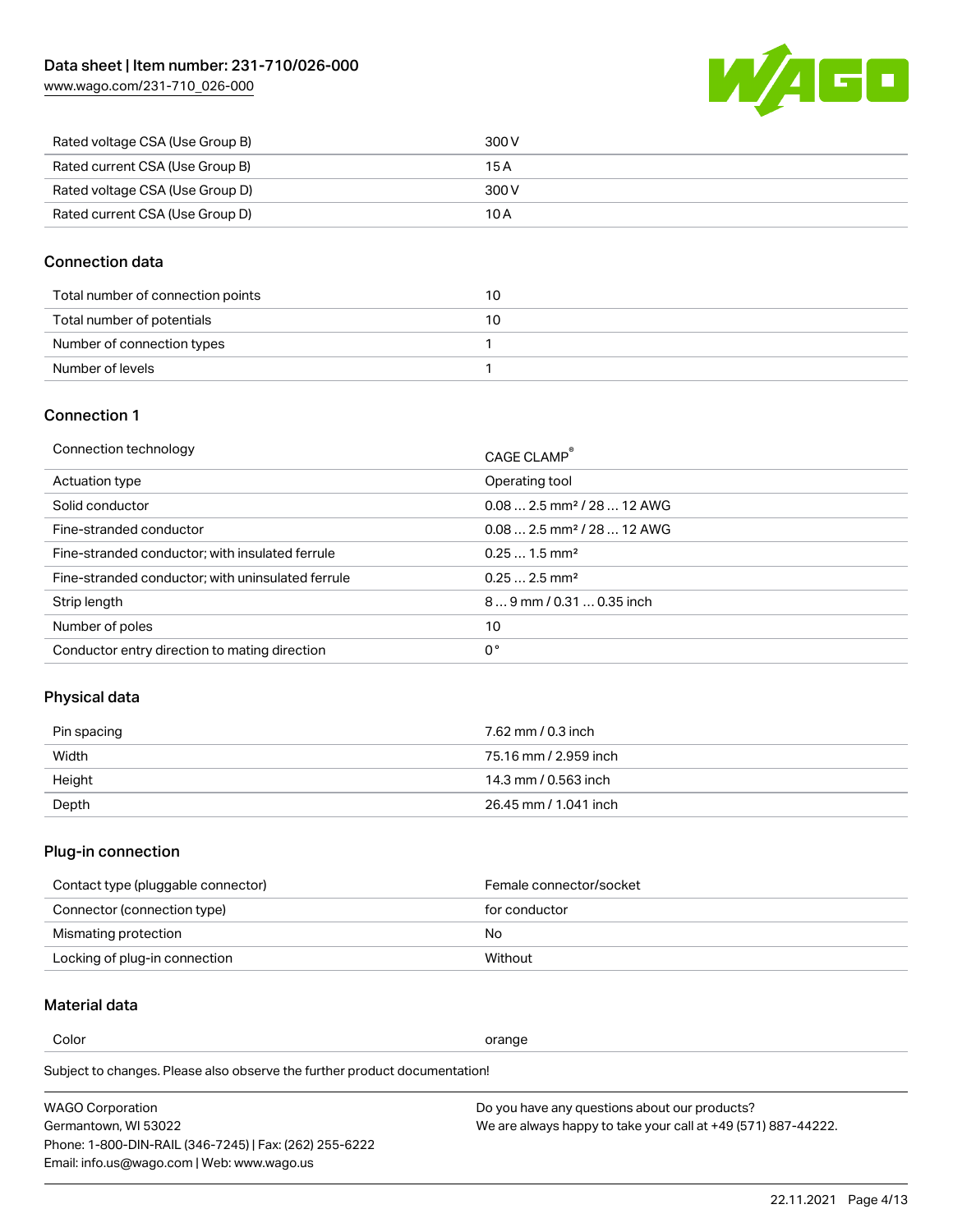[www.wago.com/231-710\\_026-000](http://www.wago.com/231-710_026-000)



| Material group              |                                   |
|-----------------------------|-----------------------------------|
| Insulation material         | Polyamide (PA66)                  |
| Flammability class per UL94 | V <sub>0</sub>                    |
| Clamping spring material    | Chrome nickel spring steel (CrNi) |
| Contact material            | Copper alloy                      |
| Contact plating             | tin-plated                        |
| Fire load                   | 0.346 MJ                          |
| Weight                      | 21 <sub>g</sub>                   |
|                             |                                   |

### Environmental requirements

| Limit temperature range | -60 … +85 ℃ |
|-------------------------|-------------|
|-------------------------|-------------|

### Commercial data

| Product Group         | 3 (Multi Conn. System) |
|-----------------------|------------------------|
| PU (SPU)              | 25 Stück               |
| Packaging type        | box                    |
| Country of origin     | DE                     |
| <b>GTIN</b>           | 4044918352444          |
| Customs tariff number | 8536694040             |

#### Approvals / Certificates

#### Country specific Approvals

| Logo | Approval                               | <b>Additional Approval Text</b> | Certificate<br>name |
|------|----------------------------------------|---------------------------------|---------------------|
|      | CВ<br><b>DEKRA Certification B.V.</b>  | IEC 61984                       | NL-39756            |
|      | <b>CSA</b><br>DEKRA Certification B.V. | C <sub>22.2</sub>               | 1466354             |

#### Ship Approvals

| Logo | Approval                                  | <b>Additional Approval Text</b> | Certificate<br>name               |
|------|-------------------------------------------|---------------------------------|-----------------------------------|
| ABS  | <b>ABS</b><br>American Bureau of Shipping | $\overline{\phantom{0}}$        | $19-$<br>HG1869876-<br><b>PDA</b> |
|      | BV                                        | IEC 60998                       | 11915/D0                          |

Subject to changes. Please also observe the further product documentation!

| WAGO Corporation                                       | Do you have any questions about our products?                 |
|--------------------------------------------------------|---------------------------------------------------------------|
| Germantown, WI 53022                                   | We are always happy to take your call at +49 (571) 887-44222. |
| Phone: 1-800-DIN-RAIL (346-7245)   Fax: (262) 255-6222 |                                                               |
| Email: info.us@wago.com   Web: www.wago.us             |                                                               |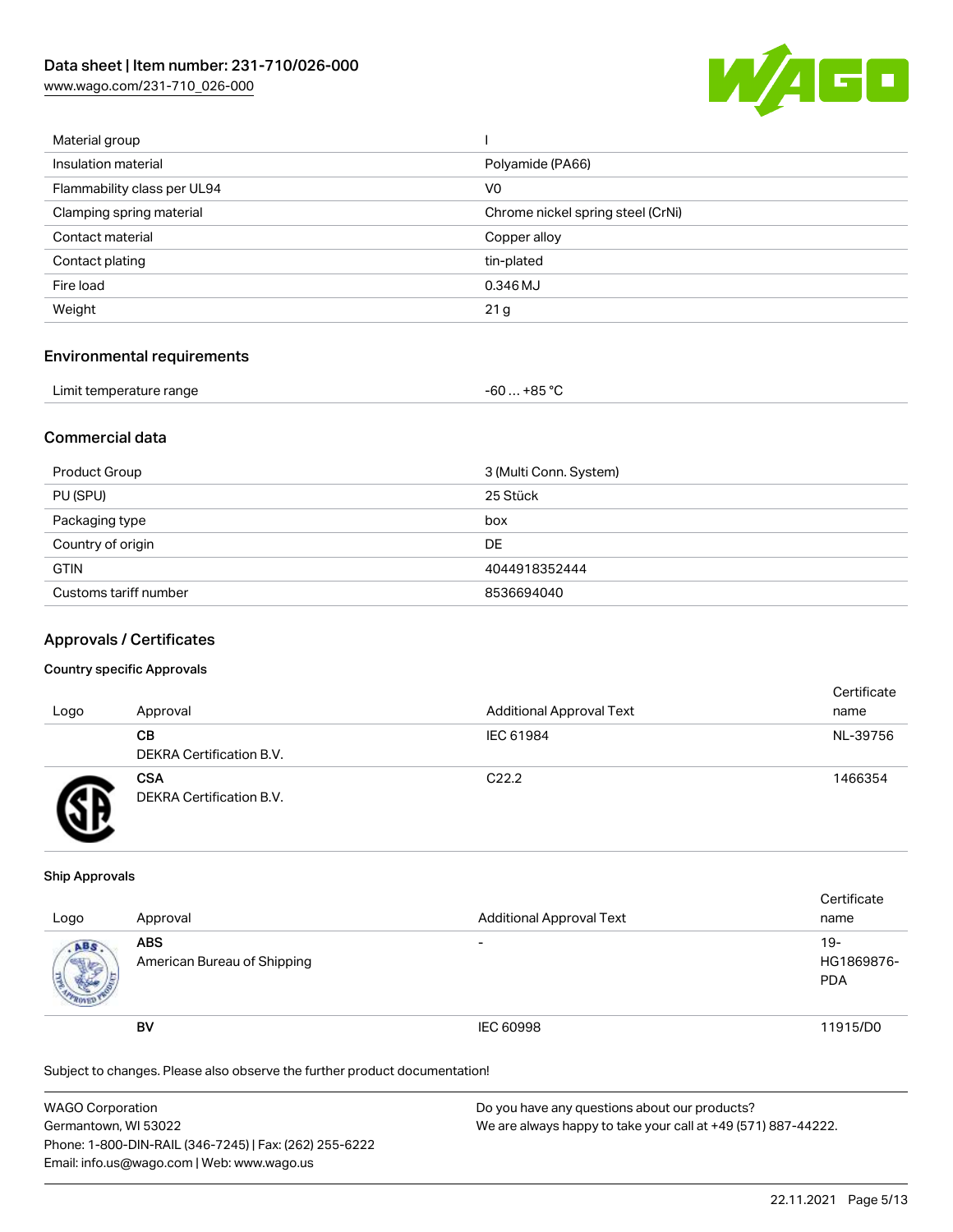



Bureau Veritas S.A. BV

| <b>UL-Approvals</b> |                                                                                                                                                                                 |                                 |                                  |                     |
|---------------------|---------------------------------------------------------------------------------------------------------------------------------------------------------------------------------|---------------------------------|----------------------------------|---------------------|
| Logo                | Approval                                                                                                                                                                        | <b>Additional Approval Text</b> |                                  | Certificate<br>name |
|                     | UR<br>Underwriters Laboratories Inc.                                                                                                                                            | <b>UL 1977</b>                  |                                  | E45171              |
|                     | <b>UR</b><br>Underwriters Laboratories Inc.                                                                                                                                     | <b>UL 1059</b>                  |                                  | E45172              |
| Counterpart         |                                                                                                                                                                                 |                                 |                                  |                     |
|                     | Item no.231-740/001-000<br>THT male header; 1.0 x 1.0 mm solder pin; straight; Pin spacing 7.62 mm; 10-pole; orange                                                             |                                 | www.wago.com/231-740<br>/001-000 |                     |
|                     | Item no.231-770/001-000<br>THT male header; 1.2 x 1.2 mm solder pin; straight; Pin spacing 7.62 mm; 10-pole; orange                                                             |                                 | www.wago.com/231-770<br>/001-000 |                     |
|                     | Item no.231-940/001-000<br>THT male header; 1.0 x 1.0 mm solder pin; angled; Pin spacing 7.62 mm; 10-pole; orange                                                               |                                 | www.wago.com/231-940<br>/001-000 |                     |
|                     | Item no.731-640<br>1-conductor male connector; CAGE CLAMP®; 2.5 mm <sup>2</sup> ; Pin spacing 7.62 mm; 10-pole; 2,50 mm <sup>2</sup> ; orange                                   |                                 | www.wago.com/731-640             |                     |
|                     | Item no.231-970/001-000<br>THT male header; 1.2 x 1.2 mm solder pin; angled; Pin spacing 7.62 mm; 10-pole; orange                                                               |                                 | www.wago.com/231-970<br>/001-000 |                     |
|                     | Item no.232-590/007-000<br>Double pin header; DIN-35 rail mounting; 10-pole; Pin spacing 7.62 mm; orange                                                                        |                                 | www.wago.com/232-590<br>/007-000 |                     |
|                     | Item no.731-640/018-000<br>1-conductor male connector; CAGE CLAMP®; 2.5 mm <sup>2</sup> ; Pin spacing 7.62 mm; 10-pole; Snap-in<br>mounting feet; 2,50 mm <sup>2</sup> ; orange |                                 | www.wago.com/731-640<br>/018-000 |                     |

Subject to changes. Please also observe the further product documentation!

WAGO Corporation Germantown, WI 53022 Phone: 1-800-DIN-RAIL (346-7245) | Fax: (262) 255-6222 Email: info.us@wago.com | Web: www.wago.us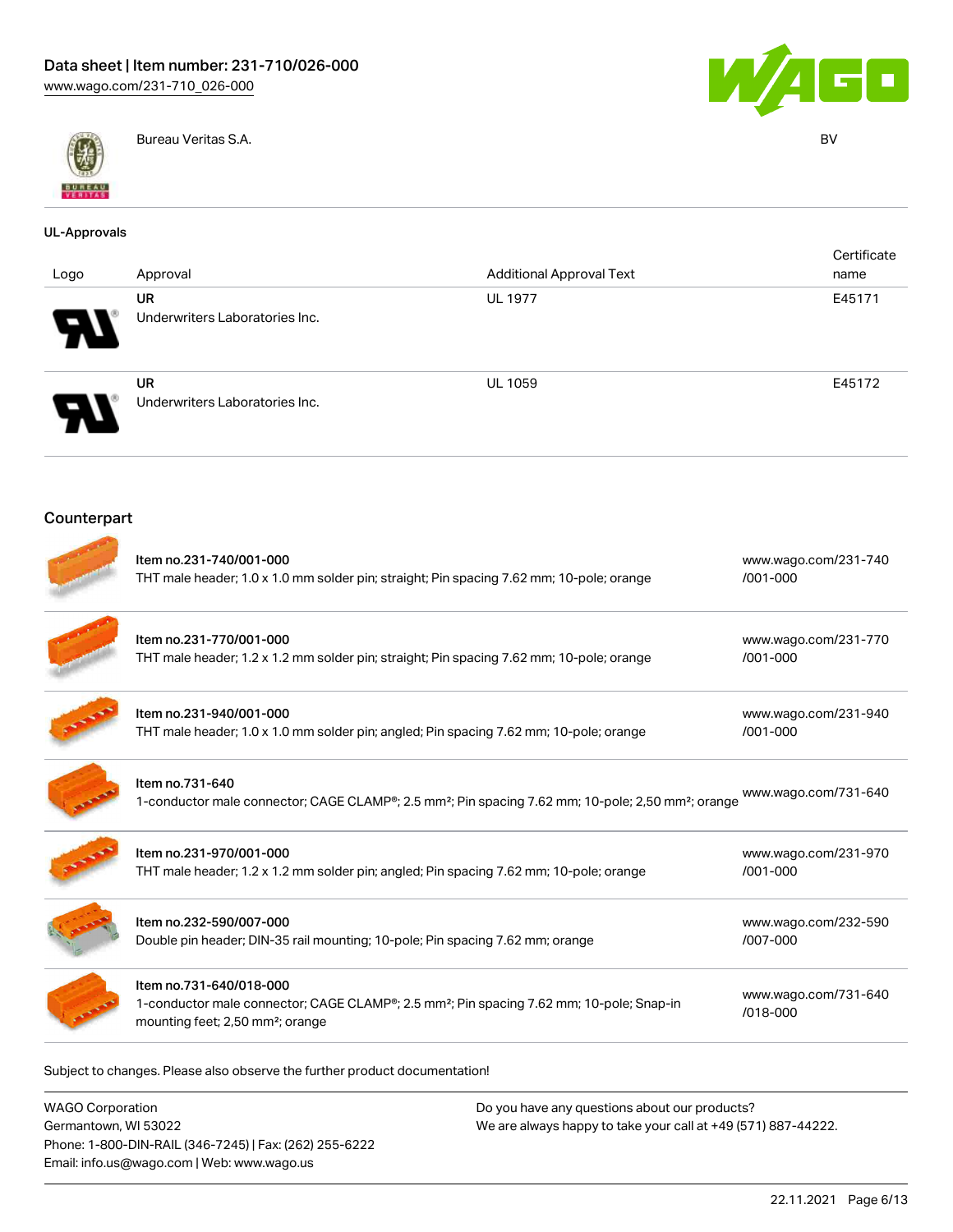



#### Item no.731-640/019-000

1-conductor male connector; CAGE CLAMP®; 2.5 mm²; Pin spacing 7.62 mm; 10-pole; clamping collar; 2,50 mm²; orange [www.wago.com/731-640](https://www.wago.com/731-640/019-000) [/019-000](https://www.wago.com/731-640/019-000)



#### Item no.731-640/114-000

1-conductor male connector; CAGE CLAMP®; 2.5 mm²; Pin spacing 7.62 mm; 10-pole; Snap-in flange; 2,50 mm²; orange [www.wago.com/731-640](https://www.wago.com/731-640/114-000) [/114-000](https://www.wago.com/731-640/114-000)

#### Optional accessories

#### Marking accessories

| Marking strip  |                                                                                                                                                                                                |                                  |  |
|----------------|------------------------------------------------------------------------------------------------------------------------------------------------------------------------------------------------|----------------------------------|--|
|                | Item no.: 210-331/762-202<br>Marking strips; as a DIN A4 sheet; MARKED; 1-16 (100x); Height of marker strip: 2.3 mm/0.091 in; Strip<br>length 182 mm; Horizontal marking; Self-adhesive; white | www.wago.com/210-331<br>/762-202 |  |
|                | Item no.: 210-332/762-020<br>Marking strips; as a DIN A4 sheet; MARKED; 1-20 (80x); Height of marker strip: 3 mm; Strip length 182<br>mm; Horizontal marking; Self-adhesive; white             | www.wago.com/210-332<br>/762-020 |  |
| Cover          |                                                                                                                                                                                                |                                  |  |
| Cover          |                                                                                                                                                                                                |                                  |  |
|                | Item no.: 231-669<br>Lockout caps; for covering unused clamping units; orange                                                                                                                  | www.wago.com/231-669             |  |
| Tools          |                                                                                                                                                                                                |                                  |  |
| Operating tool |                                                                                                                                                                                                |                                  |  |
|                | Item no.: 231-131                                                                                                                                                                              |                                  |  |

Next to the set of the control of the control of the control of the [www.wago.com/231-131](http://www.wago.com/231-131).<br>Operating tool; made of insulating material; 1-way; loose; white



Item no.: 231-291

Operating tool; made of insulating material; 1-way; loose; red [www.wago.com/231-291](http://www.wago.com/231-291)

#### Testing accessories

Testing accessories



Item no.: 210-136

ntem no... 210 100<br>Test plug; 2 mm Ø; with 500 mm cable [www.wago.com/210-136](http://www.wago.com/210-136)

# Item no.: 231-662

Test plugs for female connectors; for 7.5 mm and 7.62 mm pin spacing; 2,50 mm²; light gray [www.wago.com/231-662](http://www.wago.com/231-662)

Insulations stops Insulation stop

Subject to changes. Please also observe the further product documentation!

WAGO Corporation Germantown, WI 53022 Phone: 1-800-DIN-RAIL (346-7245) | Fax: (262) 255-6222 Email: info.us@wago.com | Web: www.wago.us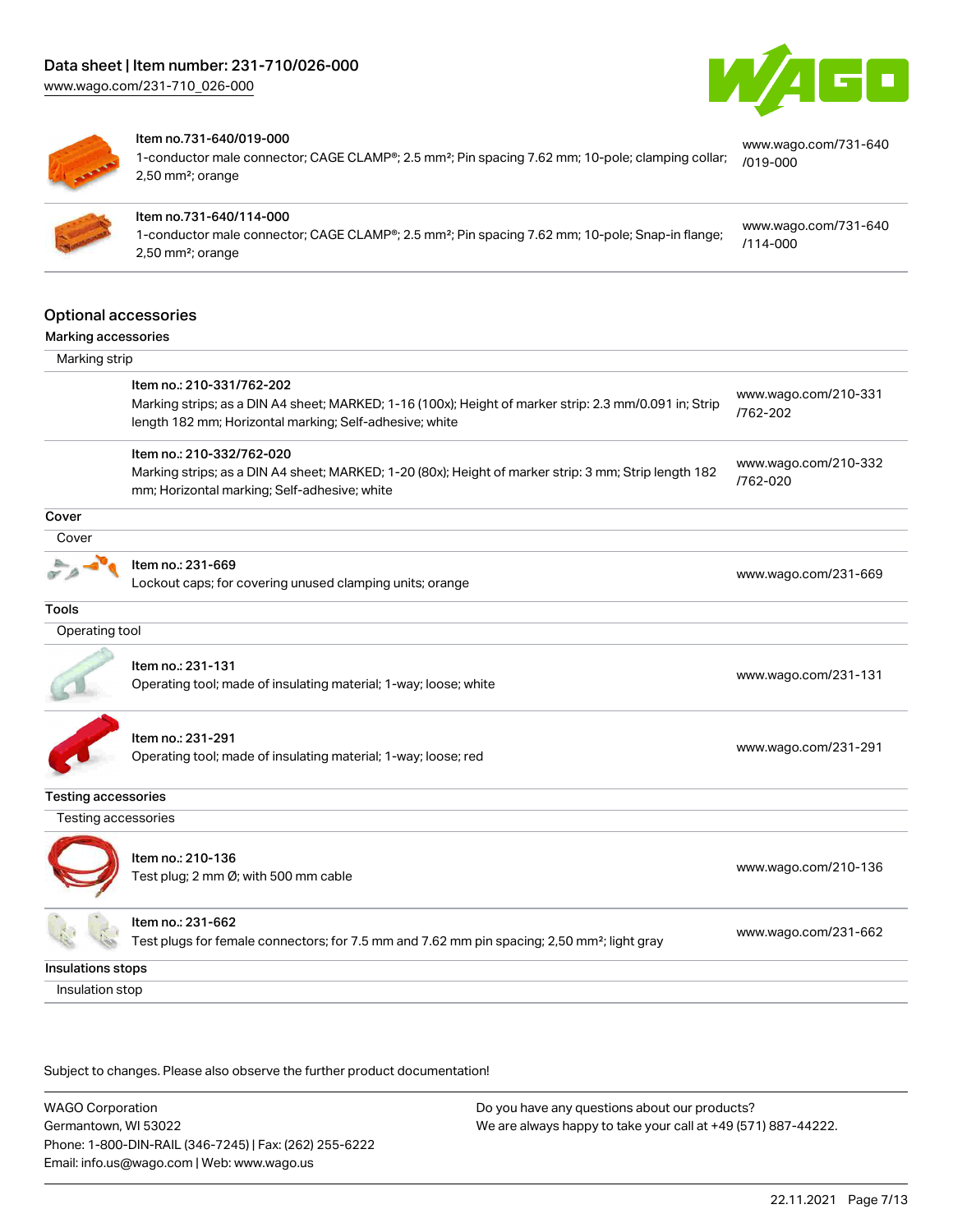

[www.wago.com/231-673](http://www.wago.com/231-673)



Item no.: 231-673 Insulation stop; 0.08-0.2 mm² / 0.2 mm² "s"; white

|          | Item no.: 231-674<br>Insulation stop; 0.25 - 0.5 mm <sup>2</sup> ; light gray                                                                                                      | www.wago.com/231-674 |
|----------|------------------------------------------------------------------------------------------------------------------------------------------------------------------------------------|----------------------|
|          | Item no.: 231-675<br>Insulation stop; 0.75 - 1 mm <sup>2</sup> ; dark gray                                                                                                         | www.wago.com/231-675 |
| Ferrules |                                                                                                                                                                                    |                      |
| Ferrule  |                                                                                                                                                                                    |                      |
|          | Item no.: 216-101<br>Ferrule; Sleeve for 0.5 mm <sup>2</sup> / AWG 22; uninsulated; electro-tin plated; silver-colored                                                             | www.wago.com/216-101 |
|          | Item no.: 216-104<br>Ferrule; Sleeve for 1.5 mm <sup>2</sup> / AWG 16; uninsulated; electro-tin plated; silver-colored                                                             | www.wago.com/216-104 |
|          | Item no.: 216-106<br>Ferrule; Sleeve for 2.5 mm <sup>2</sup> / AWG 14; uninsulated; electro-tin plated; silver-colored                                                             | www.wago.com/216-106 |
|          | Item no.: 216-102<br>Ferrule; Sleeve for 0.75 mm <sup>2</sup> / AWG 20; uninsulated; electro-tin plated; silver-colored                                                            | www.wago.com/216-102 |
|          | Item no.: 216-103<br>Ferrule; Sleeve for 1 mm <sup>2</sup> / AWG 18; uninsulated; electro-tin plated                                                                               | www.wago.com/216-103 |
|          | Item no.: 216-123<br>Ferrule; Sleeve for 1 mm <sup>2</sup> / AWG 18; uninsulated; electro-tin plated; silver-colored                                                               | www.wago.com/216-123 |
|          | Item no.: 216-122<br>Ferrule; Sleeve for 0.75 mm <sup>2</sup> / AWG 20; uninsulated; electro-tin plated; silver-colored                                                            | www.wago.com/216-122 |
|          | Item no.: 216-124<br>Ferrule; Sleeve for 1.5 mm <sup>2</sup> / AWG 16; uninsulated; electro-tin plated                                                                             | www.wago.com/216-124 |
|          | Item no.: 216-142<br>Ferrule; Sleeve for 0.75 mm <sup>2</sup> / 18 AWG; uninsulated; electro-tin plated; electrolytic copper; gastight<br>crimped; acc. to DIN 46228, Part 1/08.92 | www.wago.com/216-142 |
|          | Item no.: 216-132<br>Ferrule; Sleeve for 0.34 mm <sup>2</sup> / AWG 24; uninsulated; electro-tin plated                                                                            | www.wago.com/216-132 |
|          | Item no.: 216-121<br>Ferrule; Sleeve for 0.5 mm <sup>2</sup> / AWG 22; uninsulated; electro-tin plated; silver-colored                                                             | www.wago.com/216-121 |
|          | Item no.: 216-143<br>Ferrule; Sleeve for 1 mm <sup>2</sup> / AWG 18; uninsulated; electro-tin plated; electrolytic copper; gastight<br>crimped; acc. to DIN 46228, Part 1/08.92    | www.wago.com/216-143 |

Subject to changes. Please also observe the further product documentation!

WAGO Corporation Germantown, WI 53022 Phone: 1-800-DIN-RAIL (346-7245) | Fax: (262) 255-6222 Email: info.us@wago.com | Web: www.wago.us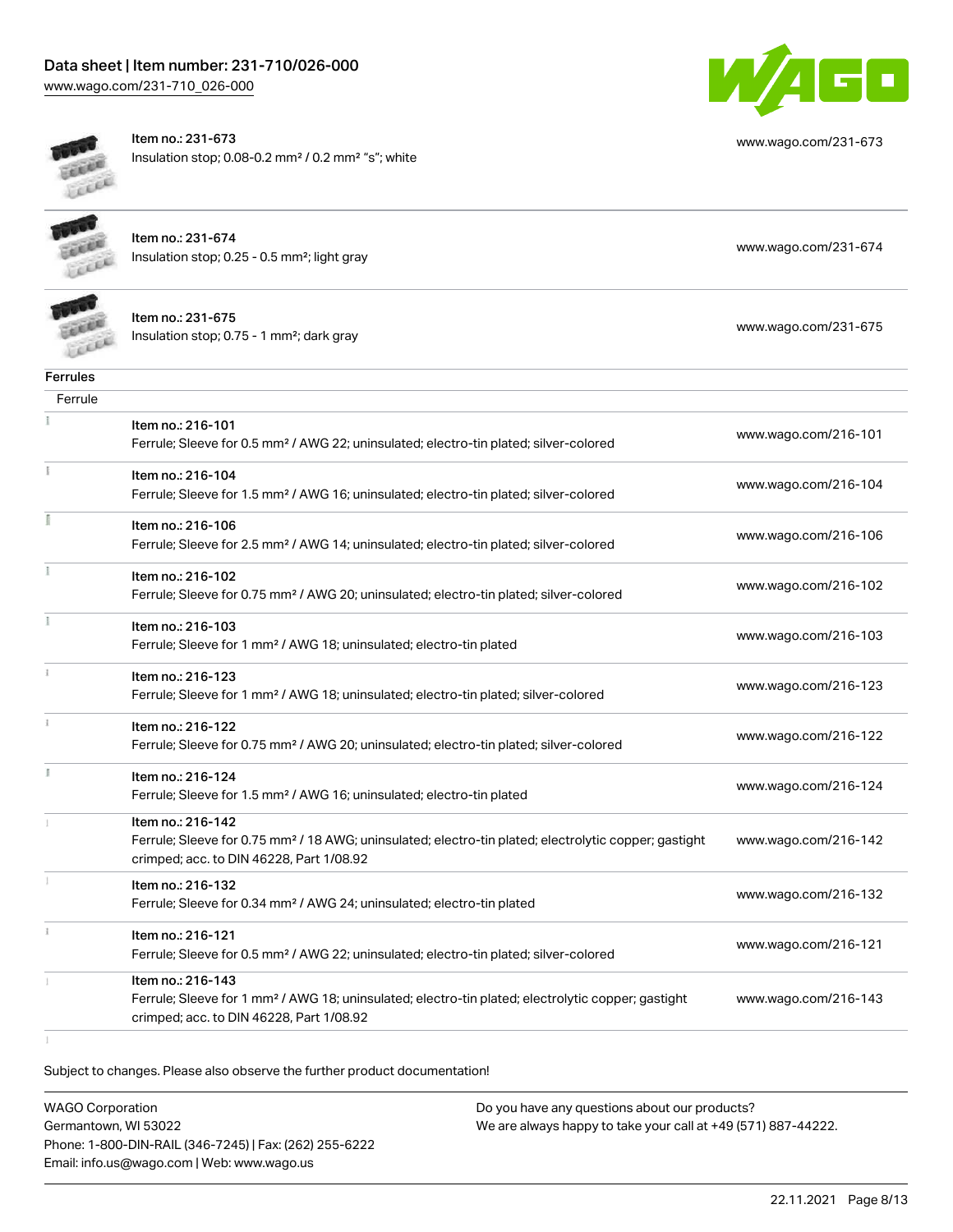[www.wago.com/231-710\\_026-000](http://www.wago.com/231-710_026-000)



| Item no.: 216-131<br>Ferrule; Sleeve for 0.25 mm <sup>2</sup> / AWG 24; uninsulated; electro-tin plated; silver-colored                                                                                 | www.wago.com/216-131 |
|---------------------------------------------------------------------------------------------------------------------------------------------------------------------------------------------------------|----------------------|
| Item no.: 216-141<br>Ferrule; Sleeve for 0.5 mm <sup>2</sup> / 20 AWG; uninsulated; electro-tin plated; electrolytic copper; gastight<br>crimped; acc. to DIN 46228, Part 1/08.92                       | www.wago.com/216-141 |
| Item no.: 216-152<br>Ferrule; Sleeve for 0.34 mm <sup>2</sup> / AWG 24; uninsulated; electro-tin plated                                                                                                 | www.wago.com/216-152 |
| Item no.: 216-203<br>Ferrule; Sleeve for 1 mm <sup>2</sup> / AWG 18; insulated; electro-tin plated; red                                                                                                 | www.wago.com/216-203 |
| Item no.: 216-202<br>Ferrule; Sleeve for 0.75 mm <sup>2</sup> / 18 AWG; insulated; electro-tin plated; gray                                                                                             | www.wago.com/216-202 |
| Item no.: 216-151<br>Ferrule; Sleeve for 0.25 mm <sup>2</sup> / AWG 24; uninsulated; electro-tin plated                                                                                                 | www.wago.com/216-151 |
| Item no.: 216-204<br>Ferrule; Sleeve for 1.5 mm <sup>2</sup> / AWG 16; insulated; electro-tin plated; black                                                                                             | www.wago.com/216-204 |
| Item no.: 216-144<br>Ferrule; Sleeve for 1.5 mm <sup>2</sup> / AWG 16; uninsulated; electro-tin plated; electrolytic copper; gastight<br>crimped; acc. to DIN 46228, Part 1/08.92; silver-colored       | www.wago.com/216-144 |
| Item no.: 216-201<br>Ferrule; Sleeve for 0.5 mm <sup>2</sup> / 20 AWG; insulated; electro-tin plated; white                                                                                             | www.wago.com/216-201 |
| Item no.: 216-223<br>Ferrule; Sleeve for 1 mm <sup>2</sup> / AWG 18; insulated; electro-tin plated; red                                                                                                 | www.wago.com/216-223 |
| Item no.: 216-241<br>Ferrule; Sleeve for 0.5 mm <sup>2</sup> / 20 AWG; insulated; electro-tin plated; electrolytic copper; gastight<br>crimped; acc. to DIN 46228, Part 4/09.90; white                  | www.wago.com/216-241 |
| Item no.: 216-242<br>Ferrule; Sleeve for 0.75 mm <sup>2</sup> / 18 AWG; insulated; electro-tin plated; electrolytic copper; gastight<br>crimped; acc. to DIN 46228, Part 4/09.90; gray                  | www.wago.com/216-242 |
| Item no.: 216-222<br>Ferrule; Sleeve for 0.75 mm <sup>2</sup> / 18 AWG; insulated; electro-tin plated; gray                                                                                             | www.wago.com/216-222 |
| Item no.: 216-221<br>Ferrule; Sleeve for 0.5 mm <sup>2</sup> / 20 AWG; insulated; electro-tin plated; white                                                                                             | www.wago.com/216-221 |
| Item no.: 216-224<br>Ferrule; Sleeve for 1.5 mm <sup>2</sup> / AWG 16; insulated; electro-tin plated; black                                                                                             | www.wago.com/216-224 |
| Item no.: 216-243<br>Ferrule; Sleeve for 1 mm <sup>2</sup> / AWG 18; insulated; electro-tin plated; electrolytic copper; gastight crimped; www.wago.com/216-243<br>acc. to DIN 46228, Part 4/09.90; red |                      |
| Item no.: 216-244<br>Ferrule; Sleeve for 1.5 mm <sup>2</sup> / AWG 16; insulated; electro-tin plated; electrolytic copper; gastight<br>crimped; acc. to DIN 46228, Part 4/09.90; black                  | www.wago.com/216-244 |
| Item no.: 216-263                                                                                                                                                                                       |                      |

WAGO Corporation Germantown, WI 53022 Phone: 1-800-DIN-RAIL (346-7245) | Fax: (262) 255-6222 Email: info.us@wago.com | Web: www.wago.us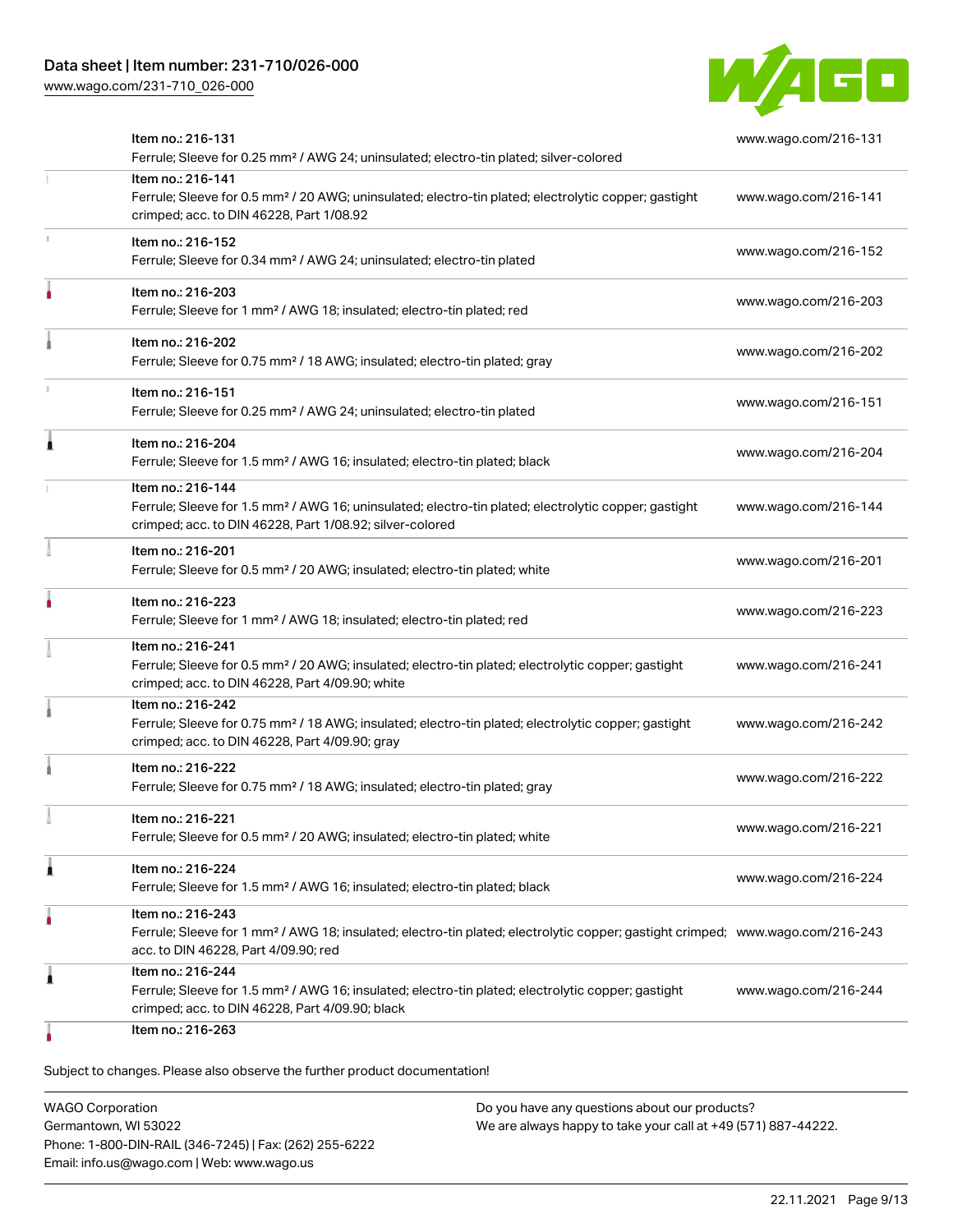

Ferrule; Sleeve for 1 mm² / AWG 18; insulated; electro-tin plated; electrolytic copper; gastight crimped; [www.wago.com/216-263](http://www.wago.com/216-263) acc. to DIN 46228, Part 4/09.90; red

| Item no.: 216-264<br>Ferrule; Sleeve for 1.5 mm <sup>2</sup> / AWG 16; insulated; electro-tin plated; electrolytic copper; gastight<br>crimped; acc. to DIN 46228, Part 4/09.90; black | www.wago.com/216-264 |
|----------------------------------------------------------------------------------------------------------------------------------------------------------------------------------------|----------------------|
| Item no.: 216-284<br>Ferrule; Sleeve for 1.5 mm <sup>2</sup> / AWG 16; insulated; electro-tin plated; electrolytic copper; gastight<br>crimped; acc. to DIN 46228, Part 4/09.90; black | www.wago.com/216-284 |
| Item no.: 216-262<br>Ferrule; Sleeve for 0.75 mm <sup>2</sup> / 18 AWG; insulated; electro-tin plated; electrolytic copper; gastight<br>crimped; acc. to DIN 46228, Part 4/09.90; gray | www.wago.com/216-262 |
| Item no.: 216-301<br>Ferrule; Sleeve for 0.25 mm <sup>2</sup> / AWG 24; insulated; electro-tin plated; yellow                                                                          | www.wago.com/216-301 |
| Item no.: 216-321<br>Ferrule; Sleeve for 0.25 mm <sup>2</sup> / AWG 24; insulated; electro-tin plated; yellow                                                                          | www.wago.com/216-321 |
| Item no.: 216-322<br>Ferrule; Sleeve for 0.34 mm <sup>2</sup> / 22 AWG; insulated; electro-tin plated; green                                                                           | www.wago.com/216-322 |
| Item no.: 216-302<br>Ferrule; Sleeve for 0.34 mm <sup>2</sup> / 22 AWG; insulated; electro-tin plated; light turquoise                                                                 | www.wago.com/216-302 |

#### Downloads

Documentation

| <b>Additional Information</b>     |            |               |          |
|-----------------------------------|------------|---------------|----------|
| Technical explanations            | 2019 Apr 3 | pdf<br>2.0 MB | Download |
| <b>CAD files</b>                  |            |               |          |
| CAD data                          |            |               |          |
| 2D/3D Models 231-710/026-000      |            | <b>URL</b>    | Download |
| CAE data                          |            |               |          |
| EPLAN Data Portal 231-710/026-000 |            | <b>URL</b>    | Download |
| ZUKEN Portal 231-710/026-000      |            | <b>URL</b>    | Download |

EPLAN Data Portal 231-710/026-000 URL [Download](https://www.wago.com/global/d/EPLAN_URLS_231-710_026-000)

Subject to changes. Please also observe the further product documentation!

WAGO Corporation Germantown, WI 53022 Phone: 1-800-DIN-RAIL (346-7245) | Fax: (262) 255-6222 Email: info.us@wago.com | Web: www.wago.us Do you have any questions about our products? We are always happy to take your call at +49 (571) 887-44222.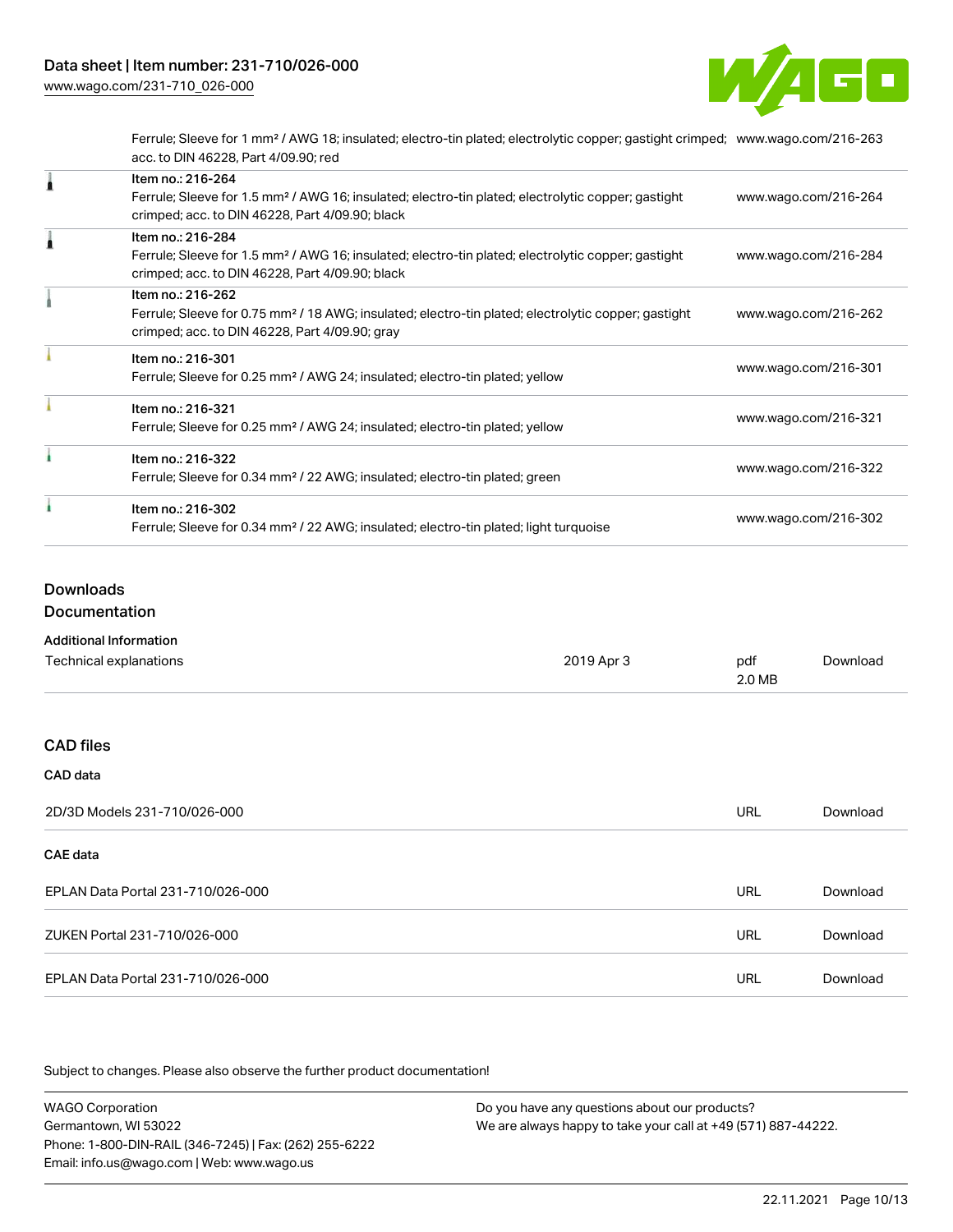### Environmental Product Compliance

Compliance Search

Environmental Product Compliance 231-710/026-000 1-conductor female connector; CAGE CLAMP®; 2.5 mm²; Pin spacing 7.62 mm; 10 pole; 2,50 mm²; orange

#### Installation Notes



Inserting a conductor via 3.5 mm screwdriver – CAGE CLAMP® actuation parallel to conductor entry.



Inserting a conductor via 3.5 mm screwdriver – CAGE CLAMP® actuation perpendicular to conductor entry.



Inserting a conductor into CAGE CLAMP® unit via operating lever (231-291).



Inserting a conductor via operating tool.

Subject to changes. Please also observe the further product documentation!

WAGO Corporation Germantown, WI 53022 Phone: 1-800-DIN-RAIL (346-7245) | Fax: (262) 255-6222 Email: info.us@wago.com | Web: www.wago.us

Do you have any questions about our products? We are always happy to take your call at +49 (571) 887-44222.



URL [Download](https://www.wago.com/global/d/ComplianceLinkMediaContainer_231-710_026-000)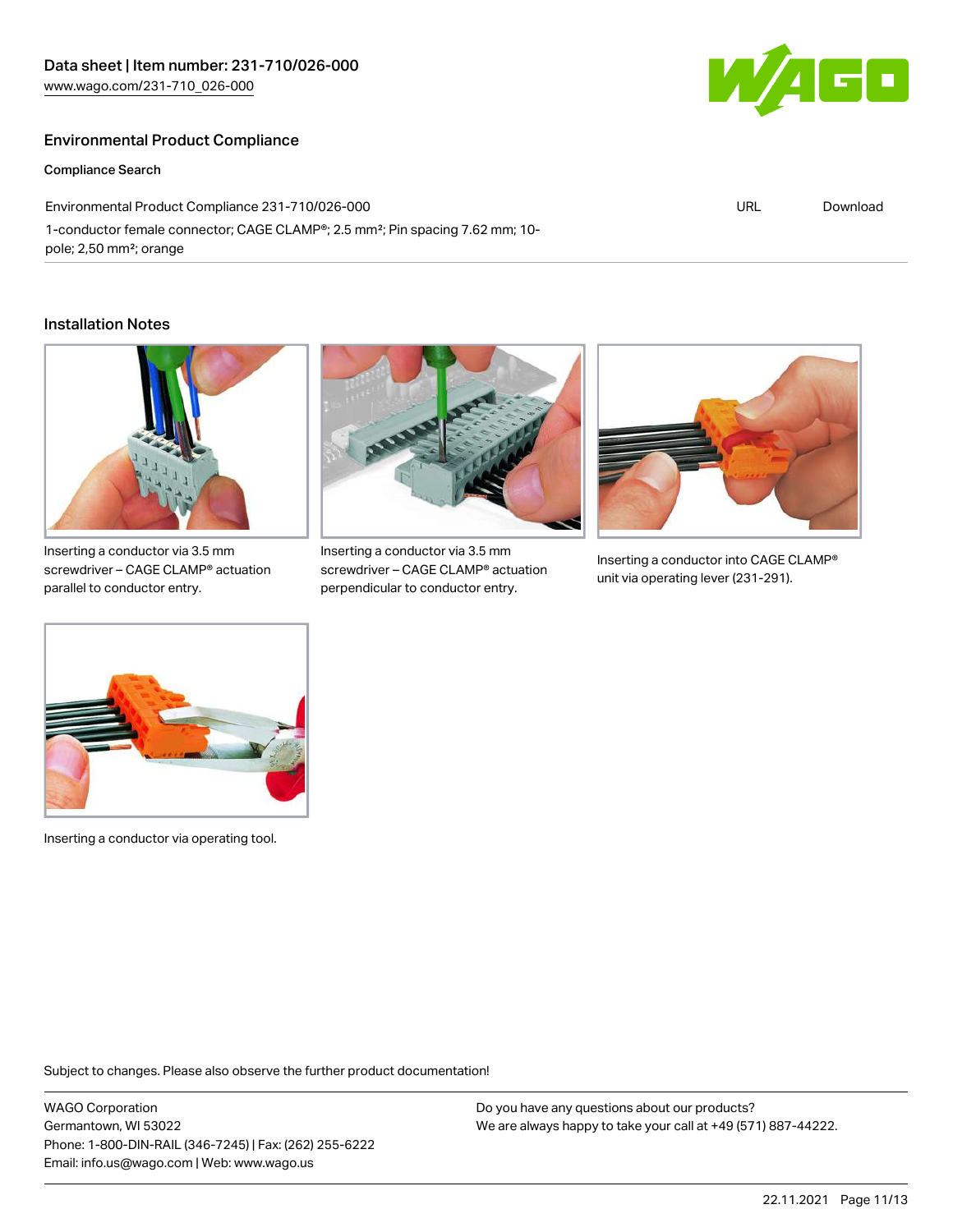



Coding a female connector by removing coding finger(s).



Testing – female connector with CAGE CLAMP®

Integrated test ports for testing perpendicular to conductor entry via 2 or 2.3 mm Ø test plug

#### Installation



Male connector with strain relief plate



Strain relief housing shown with a male connector equipped with CAGE CLAMP®

Subject to changes. Please also observe the further product documentation!

WAGO Corporation Germantown, WI 53022 Phone: 1-800-DIN-RAIL (346-7245) | Fax: (262) 255-6222 Email: info.us@wago.com | Web: www.wago.us